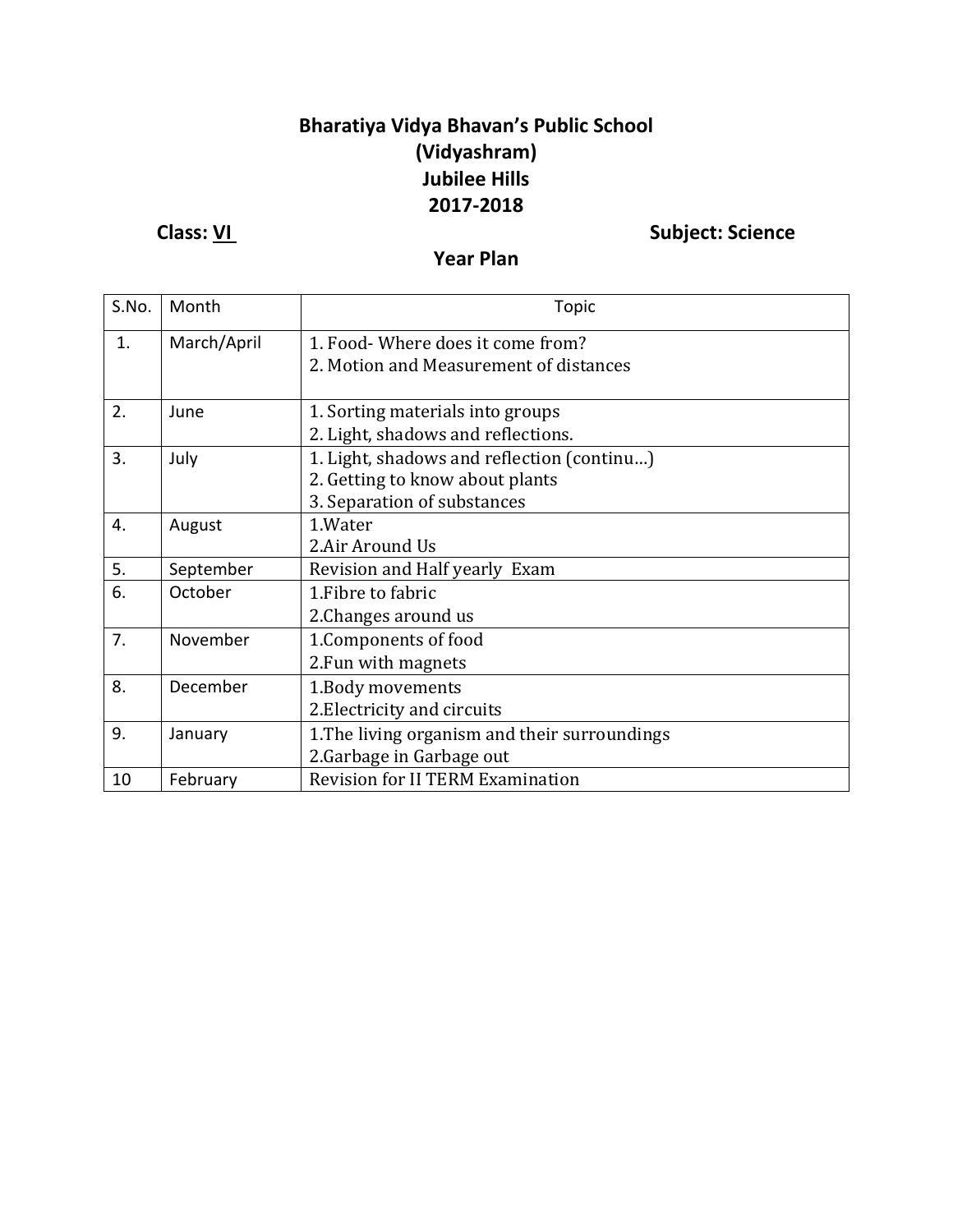| <b>Type of Assessment</b> | <b>Syllabus</b>                     |
|---------------------------|-------------------------------------|
| Periodic test 1           | Food- Where does it come from?      |
|                           | Motion and Measurement of distances |
| Periodic test 2           | Sorting materials into groups       |
|                           | Light, shadows and reflections.     |
| Half-Yearly examination   |                                     |
|                           | Food- Where does it come from?      |
|                           | Motion and Measurement of distances |
|                           | Sorting materials into groups       |
|                           | Light, shadows and reflections.     |
|                           | Getting to know about plants        |
|                           | Separation of substances            |
|                           | Water                               |
|                           | Air Around Us                       |

## **Term I syllabus for Assessment**

## **Term II syllabus for Assessment**

| <b>Type of Assessment</b> | <b>Syllabus</b>                                                                                                                                                                                                               |  |
|---------------------------|-------------------------------------------------------------------------------------------------------------------------------------------------------------------------------------------------------------------------------|--|
| Periodic test 3           | Fibre to fabric<br>Changes around us                                                                                                                                                                                          |  |
| <b>Revision test</b>      | Components of food<br>Fun with magnets                                                                                                                                                                                        |  |
| Annual examination        | Fibre to fabric<br>Changes around us<br>Components of food<br>Fun with magnets<br>Body movements<br><b>Electricity and circuits</b><br>The living organism and their surroundings<br>Getting to know Plants (Term I syllabus) |  |